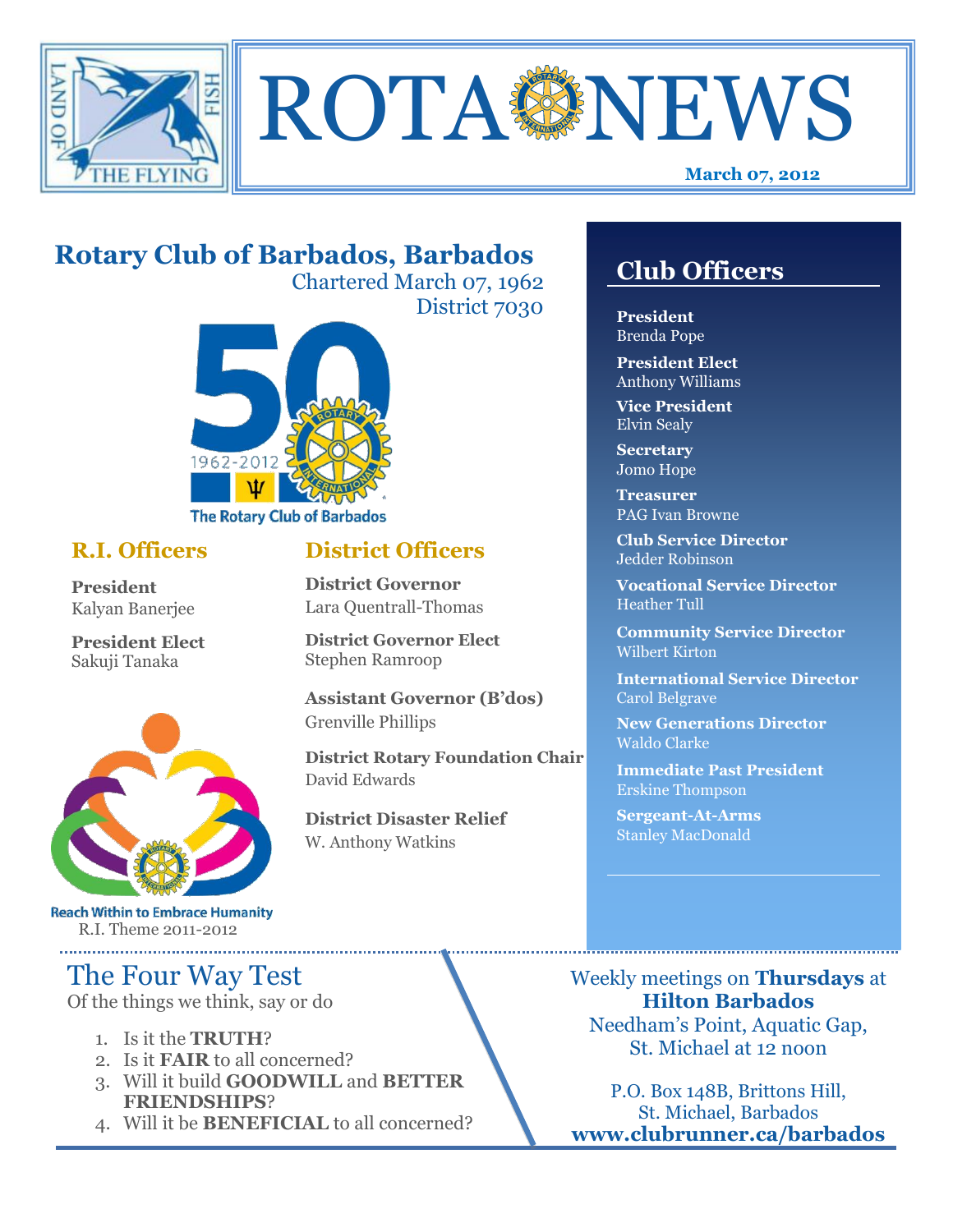

#### **CONGRATULATIONS TO THE ROTARY CLUB OF BARBADOS**

#### **RCOB CELEBRATES 50TH ANNIVERSARY**

Fellow Rotarians,

Welcome to today's special joint club meeting as we mark the Rotary Club of Barbados' 50th Anniversary.

Fifty (50) years ago the Rotary Club of Barbados received its charter on March 7, 1962. There were 23 founding members and the first meeting was held at the then Marine Hotel in Hastings, Christ Church.

The Charter President at that time was Sir Theodore Brancker. Rotarian Paul Foster was in that group, he is the only surviving founding Rotarian who is still a member of the Club.

Over the past 50 years, the Rotary Club of Barbados projects have focused on the elderly, the young, the differently-abled and the environment.

Today we celebrate on reaching this tremendous milestone and the contribution that the Club has made to Barbados as we continue in our efforts to help others through "Service above Self".



*President Brenda exchanging club banner with Ann* **Holmestadt** *of Omaha at last club meeting held March 01, 2012.*

# lssage **FROM THE RI PRESIDENT**





RJ Theme 2011 - 2012

Kalyan Banerjee<br>President, 2011–2012

To the members of the Rotary Club of Barbados,

My dear brothers and sisters in Rotary:

I am pleased to offer my congratulations to you as you celebrate your club's 50th anniversary.

Fifty years ago, your club's charter members came together to begin a Rotary club to share their enthusiasm and their vision to make Barbados a better place.

Today, Barbados is a better place, because it has a Rotary club where men and women of talent, ability, caring, and compassion come together to share their strengths with others. It is my belief that we Rotarians are pragmatic idealists, who bring our ideals to life through our Rotary service. We aspire to live our lives ethically, honestly, with the Four-Way Test to guide us, as we work to elevate ourselves and thereby, to elevate the world.

All the lights of the world cannot be compared even to one ray of inner light of the self. And when Rotarians come together in love and service, those rays of inner light burn more brightly together. In the years to come, this is my wish for your club: that the flame of love and devotion burn in your hearts, that the light of understanding shine in your minds, that the warmth of harmony glow in your homes, and that the bright rays of service shine forth ceaselessly from your hands.



*Club Runner* **For easy access to the District site and Rotary International sites sign on to ClubRunner and click on the various links that appear on our home page. No need to bookmark these pages or remember URLs.**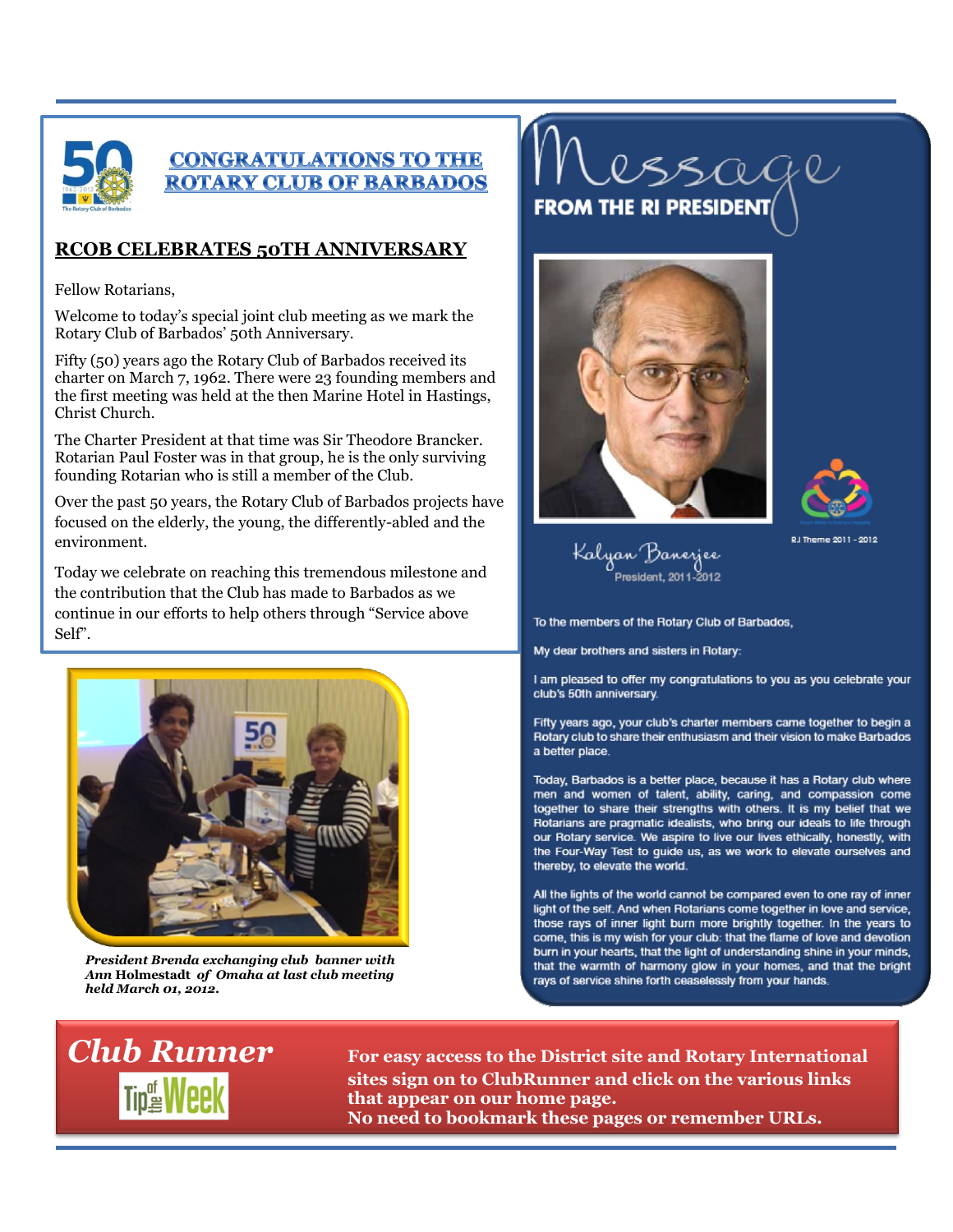

#### *Rotary Club of Barbados Celebrates 50th Anniversary with Church Service*

*Elvin Bond! the St. Mary's Anglican Church where Rotarians from all three clubs attended to support this special occasion. The Rotary Club of Barbados week of activities to commemorate its 50th Anniversary got off to an inspirational start with a message from Archbishop the Most Reverend, Dr. John Holder at a church service held last Sunday March 4th, 2012 at* 

*Bishop Holder commended Rotarians for the assistance they have given to those in need and encouraged them to continue. He further noted that Rotarians should encourage others to "Embrace in their lives the Rotary Spirit of caring and sharing. Take it beyond the group and be a source of the Spirit of Rotary where ever you are."* 



*Commemorative photo of members of the Rotary Club of Barbados*